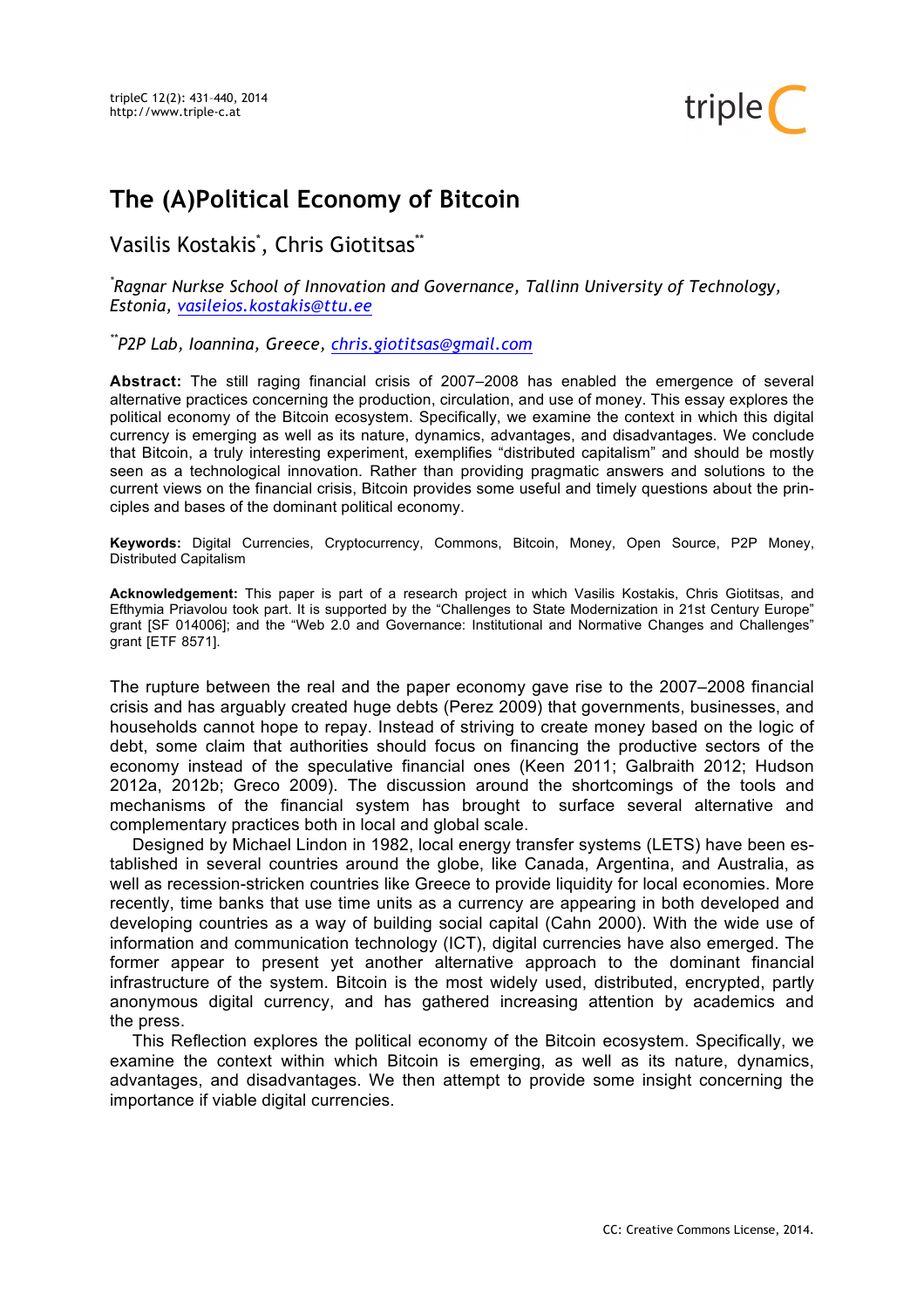## **1. The Evolution of Currency**

Money in various forms, from bartering to modern financial tools, has been an important institution for organized societies from the earliest times. History provides examples with many alternatives of the role of money that offer insights on today's economic issues. Assigning monetary value in objects, like coins, is a part of the evolutionary process of humans (Lewis 2001; Kinley 2003). Trusting each other in transactions as well as the establishment of an authority that issues these objects is an evolved psychological condition (Kinley 2003).

Mainstream economics consider barter inefficient as a method of transaction, thus explaining the emergence of money (Humphrey 1985). However, some researchers like David Graeber (2001, 2011) and Lietaer and Dunne (2013) have shown that, apart from some specific cases, barter economies were never the norm. In the first agrarian societies humans used elaborate credit systems and gift economies, whereas bartering took place with foreigners. Money as a measuring unit emerged with the need for a quantifiable concept of how much was owed after a "gift" was offered. Thus, money first existed as credit and later acquired the functions as a medium of exchange and value storage.

Historical data from several cultures indicate that differing definitions of debt lead to varying credit systems and subsequent forms and uses of money (Graeber 2011). In other words, money was first introduced as a unit to measure debt and then received more functions. After the gold standard was abandoned in 1971, money became more credit-oriented to facilitate the growing rate of the capitalist system (Graeber 2011; Greco 2009; Lietaer 2001; Lietaer and Dunne 2013; Perez 2002). ICT enabled the financial system to create more credit tools to cover the ever-rising demand for credit (Perez 2009). These tools may have offered more financial liquidity but ultimately led to the financial crisis of 2008.

A growing number of economists (see Keen 2011; Galbraith 2012; Hudson 2012b; Greco 2009; Lietaer 2001; Lietaer and Dunne 2013; Perez 2009; Reinert and Daastøl 2011) is concerned about the widening gap between the real economy and its financial counterpart, noting that new bank products may create value that translates into money but not necessarily real production value as well. Some, like Greco (2009), criticize the way money is used today as a credit tool, claiming that in a world with finite resources; unlimited financial expansion is an illusion. According to Graeber (2011), the incorporation of debt into the planning and distribution of money, what Lietaer (2001) calls the "central information system" of society, deteriorates human relationships by creating unsustainable structures on multiple levels (environmental, ethical, etc). Further, Lietaer (2001) notes that money tends to accumulate, a legacy of the first phase of industrial capitalism and, therefore, must be attuned to the information age and its characteristics (eg, decentralization).

This critique is central to the issue concerning the future form of currencies. According to Perez (2002, 2009) and her theory of techno-economic paradigms, we are today at the turning point of the current ICT-driven paradigm. We have gone through the installation period of the information technology revolution where economies experiment with new technologies, while finance capital invests in those technologies, albeit mainly on short-term investments. New financial tools have been created that produce more credit instead of fuelling the real economy. The NASDAQ bubble of 2000 and the more recent financial crisis of 2007 are, according to Perez, consequences of such speculative behaviours. Her argument, based on data from the evolution of the capitalist system since the 18th century, is that what we are living today is not just a financial crisis but a structural change as one period reaches its end and another emerges; one that will better utilize the dynamics of new technologies, creating synergies throughout society.

#### **2. Digital Currencies and Bitcoin**

It makes sense then that digital currencies are emerging in order to tackle the issues mentioned above. They embody the need for autonomy from the centralized financial system. The desire for non-credit money through modern technological capabilities of global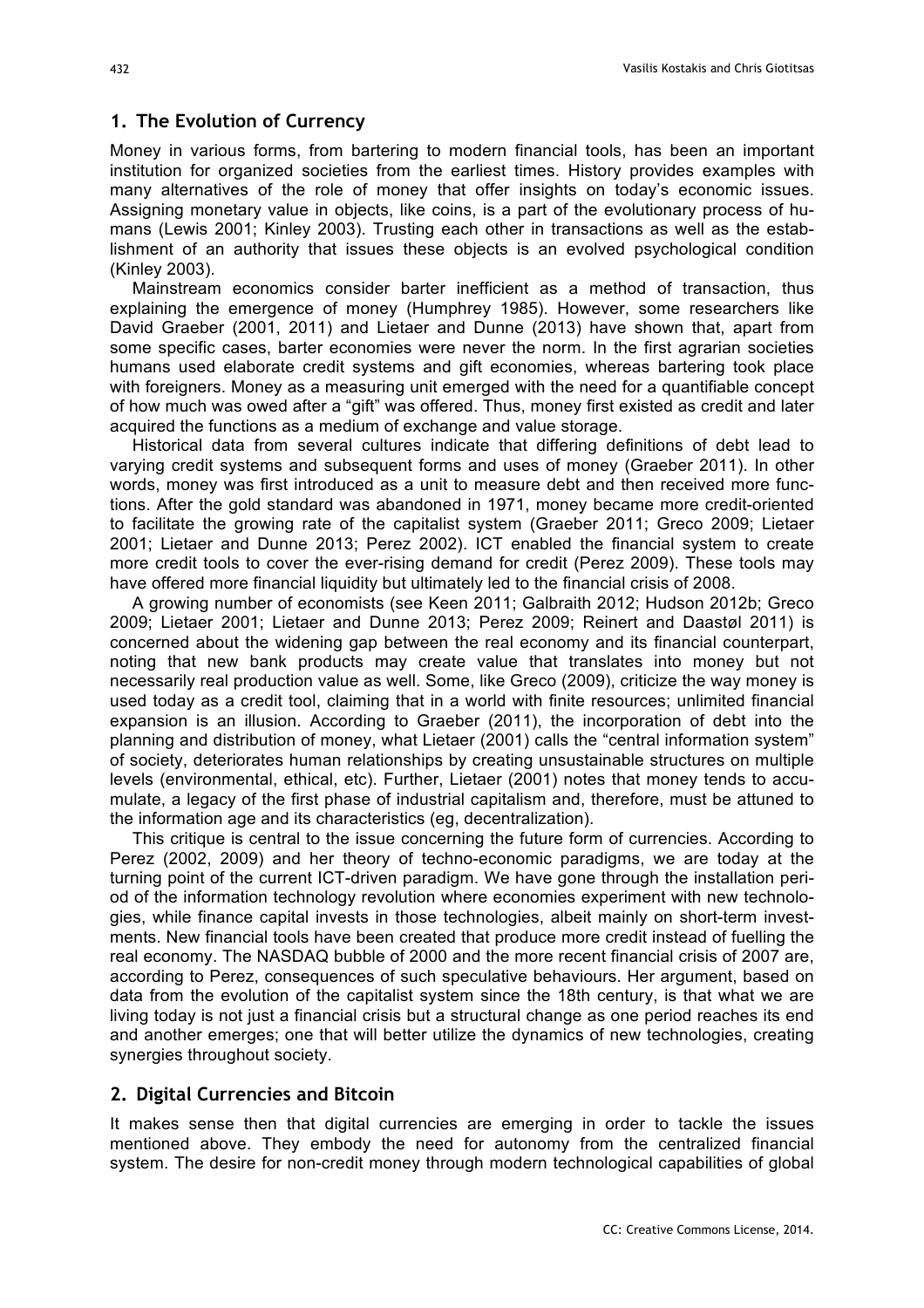connectivity combined with cryptography has enabled several individuals and online communities to experiment with digital currencies.

Digital currencies are, in essence, electronic money, which serves as an alternative currency. Currently, individuals are producing digital currencies, not state actors. They should not be confused with the digitized form of currencies issued by states. There are two main categories of digital currencies: those used exclusively in a virtual economy of a platform or video game (eg, the Facebook credits, the Linden dollar in the online game Second Life or the various currencies in World of Warcraft) and those used in the real economy. This essay examines the second category, and specifically cryptocoins, as the most widely used digital currencies. Contrary to centralized digital currencies (eg, the E-gold, the Ripple, the Ven, or the Digital Monetary Trust), cryptocoins are decentralized, resistant to attacks and, thus, more reliable.

Cryptocoins as digital currencies are based on cryptographic technologies, and are therefore (partly) anonymous and decentralized in production and circulation. It is not easy for someone to suppress their activity due to their peer architecture. It is important to note that cryptography is a set of practices that ensure communication between two parties from tampering (Rivest 1990). Thus, cryptography ensures the proper circulation of money (eg, one may not spend the same set of currencies twice) but also the reliability of transactions (Luther 2013). Also, while cryptography ensures the uniqueness of each transaction, it also allows the logging of all transactions in a public ledger.

Today, all cryptocoins like Litecoin or Namecoin are based, with a few variations, on the principles of the most widely used and controversial cryptographic digital currency, the Bitcoin. As we will discuss in detail, cryptocoins are designed in such a way as to have zero inflationary tendencies (when all predetermined amounts of the currency are produced) and maintain their rarity and value. However, few cryptocoins, like PPCoin, are expected to have low inflation rates. So far, all cryptocoins are based on aliases, where the contracting parties communicate on the basis of the reputation each has acquired without attaching their real identities to those aliases. New cryptocoins, like the Zerocoin, have been proposed as solutions for complete anonymity.

Satoshi Nakamoto, whose name is presumed to be a pseudonym, first introduced Bitcoin in 2008 in a paper. On January 11, 2009, the Bitcoin project was announced on the Cryptography mailing list, while earlier a page was created on the Sourceforge platform (Barber et al. 2012). Little is known on the status of the founder of Bitcoin, whose involvement in the project ended in mid-2010. It is not confirmed whether the currency's founder is an individual or a group.

Bitcoin is basically open source software that supports the movement of currencies. The software circumvents banks and enables the circulation of alternative currency by exploiting peer networks. Instead of distributing the currency through a centralized network controlled by a central bank, Bitcoins are distributed by nodes participating in a peer network (much like the BitTorrent file sharing protocol). Further, as open source software, the Bitcoin system can be monitored by all users worldwide, while participants in the development and improvement of its code cannot make changes that transcend the logic of its original design.

All Bitcoin transactions are recorded publicly in a ledger known as the "block chain". According to the Bitcoin wiki, this feature is the main innovation of Bitcoin since it renders nearly impossible the spending of a particular Bitcoin unit more than once. The work required for the certification of transactions and the maintenance of the ledger is done by computers participating in a peer network and as a reward they receive new Bitcoins or in some cases a fee (Brito and Castillo 2013). Those computers that accept to participate in the maintenance of the system are called "miners". The Bitcoin protocol is designed in such a way as to create new coins at a decreasing rate and when the number of Bitcoins reaches a designated limit (21 million units) at a future time (estimated around 2140) then it will stop. After this point, the transaction fees will be the only incentive for mining.

One way to obtain Bitcoins is, as mentioned, through the mining process, which is becoming increasingly difficult to achieve, thus demanding technical skills and specialized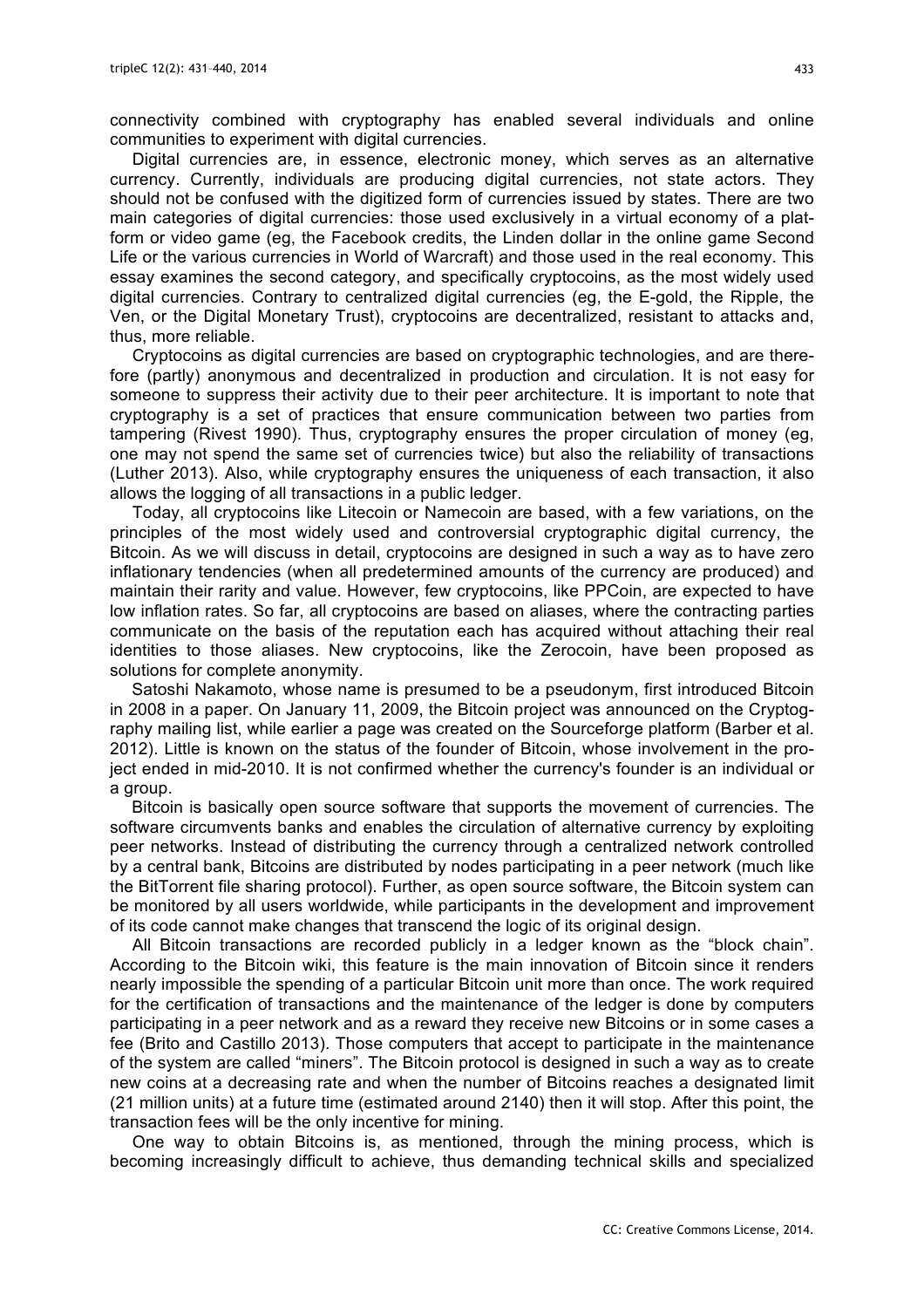equipment. It is also possible to get hold of Bitcoins by exchanging it with conventional currencies on specialized websites or simply through the trade of goods and services.

Organizations and initiatives like Wikileaks, Freenet, Internet Archive, and the Free Software Foundation accept donations in Bitcoin. Several small and larger companies, such as LaCie, accept Bitcoins for their services, while the platform BitPay reported in September 2013 that more than 10,000 merchants use its services to make transactions (Lomas 2013). However, it is worth mentioning that the Electronic Frontier Foundation announced in June 2011 (Cohn 2011) that it would cease receiving donations in Bitcoins for three reasons: it is difficult to understand the complex legal issues that arise through the creation of a new monetary system; the uncertainty of its exchange status with conventional currencies; and third its use was perceived as an effort to promote the new currency.

As the network is in charge of issuing the Bitcoin, no central authority is involved (Kroll et al. 2013; Grinberg 2011). More than half of the 21 million Bitcoins had already been "mined" by December 2013<sup>1</sup> and reaching three quarters is expected by 2017 (Ron and Shamir 2013). Bitcoin's exchange rate is defined by the supply and demand in the market, thus making it extremely volatile and sensitive to external factors. In the next chapter we will discuss various advantages and disadvantages of Bitcoin that will help paint a clear picture of this infamous cryptocurrency.

#### **3. Opportunities and Dangers with Bitcoin**

Using the Bitcoin system to make transactions, an individual utilizes a mathematical algorithm instead of paying a third party (like a bank) to do it. The latter can prove to be quite expensive, especially in small transactions, but also demands a great deal of trust to the "middleman" which some are not willing to give (Martins and Yang 2011). It should be mentioned that Nakamoto (2008) was not the first to suggest a solution to these issues with Bitcoin. Years before, Chaum (1983) had proposed an anonymous system of electronic payments; while Milton Friedman noted several times that the Federal Reserve System should be replaced with a computer.

Bitcoin's most important innovation, as previously mentioned, is the ability of the system to provide privacy but also the ability to track transactions. According to Lessig (2006), cryptography serves two purposes. One, it ensures secrecy of the communication between two parties and second, it provides digital identities to avoid counterfeiting. Thus "it enables freedom from regulation (as it enhances confidentiality), but it can also enable more efficient regulation (as it enhances identification)" (Lessig 2006, 53).

There is no need for a central node to prevent double spending and ensure reliability of transactions made. The network does that, thus maintaining the Bitcoin's nominal value (Barber et al. 2012). Bitcoin, being a peer-to-peer network, functions according to the same logic as the Internet (Brito and Castillo 2013; Grinberg 2011; Babaioff et al. 2012). Therefore, as noted by Barber et al. (2012) and Brito and Castillo (2013), Bitcoin is utilized by individuals who want to use a currency that is not controlled by any central authority, making impossible the freezing or blocking of transaction.

The design of the Bitcoin system provides the necessary financial incentives to participate (Barber et al. 2012). As discussed above, the creation of new units occurs with the help of miners, who are tasked to solve increasingly difficult mathematical problems for the production of new coins but also the certification of previous transactions. At the same time, they gain some low transaction fees in return for their contribution.

The fact that Bitcoin is an open source project has contributed greatly to its widespread adoption. The openness of the code makes the transaction process transparent and the creation of new coins subject to public scrutiny (Grinberg 2011). Researchers of the digital economy, like Weber (2004) and Benkler (2006), have highlighted the competitive advantage of open source ventures, since this approach facilitates the creation of a rich ecosystem around the project. In the case of Bitcoin, the open code has rendered the development of services and applications easy and flexible.

<sup>&</sup>lt;sup>1</sup> Information from the Bitcoinwatch website, at http://www.bitcoinwatch.com/, accessed 10 December 2013.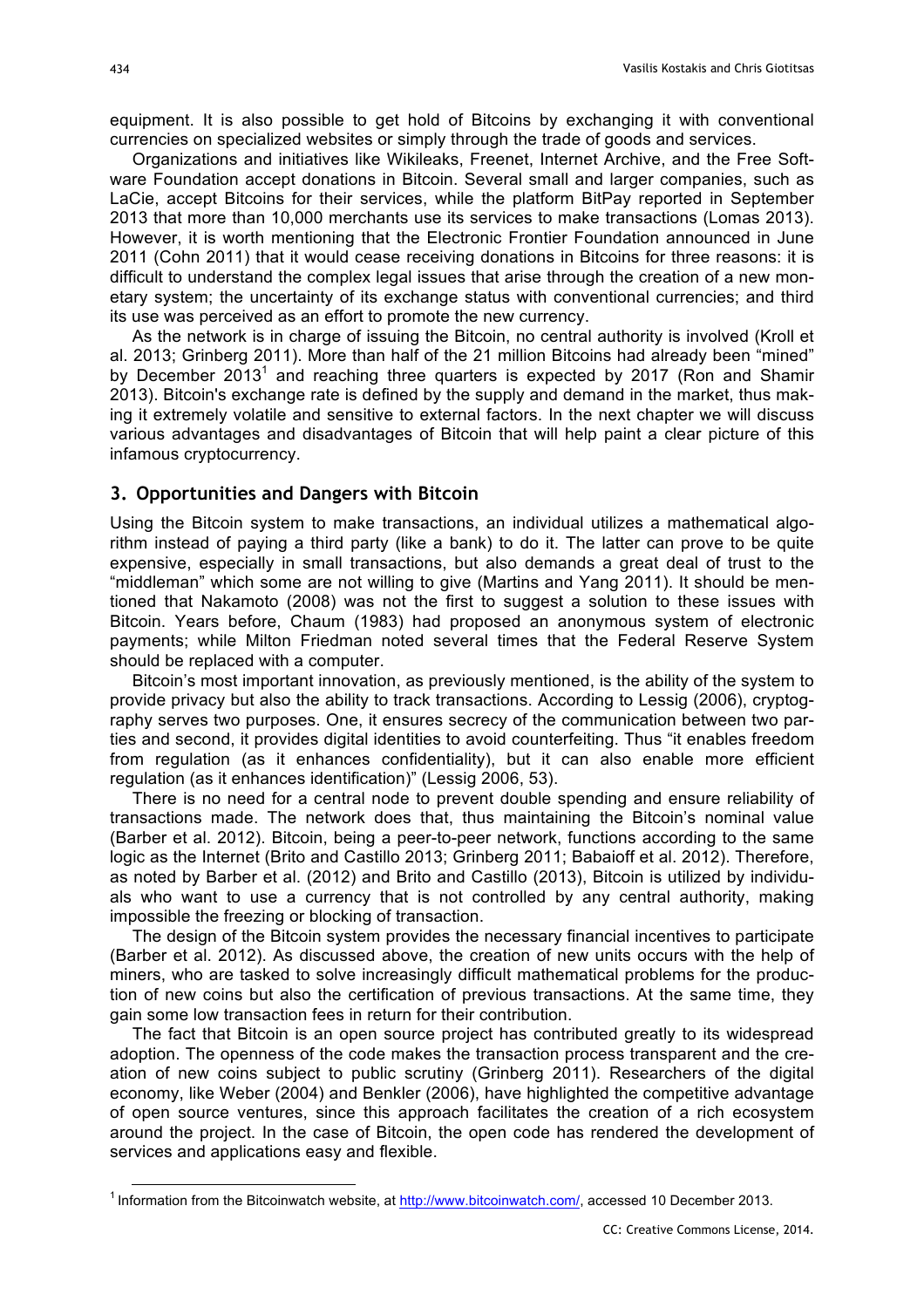Another innovative feature of Bitcoin is the capacity to embed scripts in transactions (Barber et al. 2012). Simply put, Bitcoin can be used as a method of setting up agreements between transactors. This feature allows users to overcome common problems that arise in transactions in a way that minimizes the need for trust. Contracts, warranties, instalments can be implemented in a transaction automatically. This feature is still in the early stages of development and its impact remains to be seen (Barber et al. 2012). There are already emerging alternatives, like Ethereum, that utilize this feature greatly. Further, Bitcoin transactions are irreversible. Once a transaction is registered in the blockchain no one has the authority to reverse it. This feature attracts traders who previously were dismayed by credit card fraud. With Bitcoin, trade is safer in countries with intense activity in card counterfeiting or users hacking payment procedures (Barber et al. 2012).

Last, one of the major advantages of Bitcoin is the low transaction charge. As emphasized by Grinberg (2011) it seems that Bitcoin is a good option for direct transactions of limited amounts and can play a key role in the digital economy and Internet commerce. Also, Bitcoin, as a non-fiat currency can be regarded as an excellent option for "gold bugs" that prefer currencies that are based on the value of hard assets (Grinberg 2011).

Yet Bitcoin has its fair share of drawbacks. Even though it is still very difficult for someone to make all the necessary transactions with Bitcoin, its popularity among users keeps rising. This would appear to pose a threat for the currency control of a country. China since December 2013 has bared financial institutions from conducting transactions with Bitcoin. The huge increase in its price shows signs of a "bubble", yet its growth has been powerful enough to alarm Chinese regulators.

Government involvement could potentially be stirred by Bitcoin's use for illegal activities like drug purchases, child pornography, money laundering, or tax evasion. Indicatively, in October 2013 the FBI arrested the creator of the infamous "Silk Road" platform, where anonymous users could purchase illegal goods, through an auction mechanism in Bitcoin (Goldstein 2013). Additionally, the U.S. government had prosecuted the authors of e-gold, an electronic currency based on gold reserves. They were accused of laundering as well as providing services to people involved in child exploitation, credit card fraud, and other wire frauds (Tucker 2009). Plassaras (2013) suggests that Bitcoin will soon pose a threat, and the IMF, in order to avoid a global destabilization, needs to take action.

Legal-wise Bitcoin is in a bit of grey area right now (Grinberg 2011). Banning Bitcoin does not seem like a realistic solution, no more than prohibiting paper currencies for many of the same problems. Christopher (2013) argues that the current efforts to combat money laundering on the Internet are misguided. Efforts, she explains (2013), should not focus exclusively on breaches of various control mechanisms but to hunt the actual criminals. Often Bitcoin is used as a medium for "shady" transactions creating obstacles for the authorities. Due to its peer nature and craftsmanship of many of its supporters, trying to limit Bitcoin seems like a vain attempt (Brito and Castillo 2013). Cooperation of the authorities with the community of Bitcoin, whose best interest is the viability of the currency, seems like a far better strategy. Meiklejohn et al. (2013) observe that small scale laundering is always possible; however, if someone would attempt to launder money on a large scale they would face problems since large Bitcoin transactions do not go unnoticed.

Like all objects that have occasionally been used as coin, from gold and cigarettes to the dollar and the euro, the Bitcoin is valuable as long as there are people who agree to use it. However, the Bitcoin in itself has no real value. One can smoke cigarettes or use gold in jewellery while the dollar represents a relationship with the Federal Reserve. Of course, the intrinsic value of these items is variable. Still Bitcoin has absolutely zero value in itself. It is intangible and represents hours and power (actually a lot of it) spent by one or more computers.

A more practical issue with Bitcoin is the fact that digital wallets may be lost. If, for instance, the hard drive is destroyed or the computer is infected by a virus, then it is very likely that the Bitcoins contained in it will be lost, like the case of a man who accidentally dis-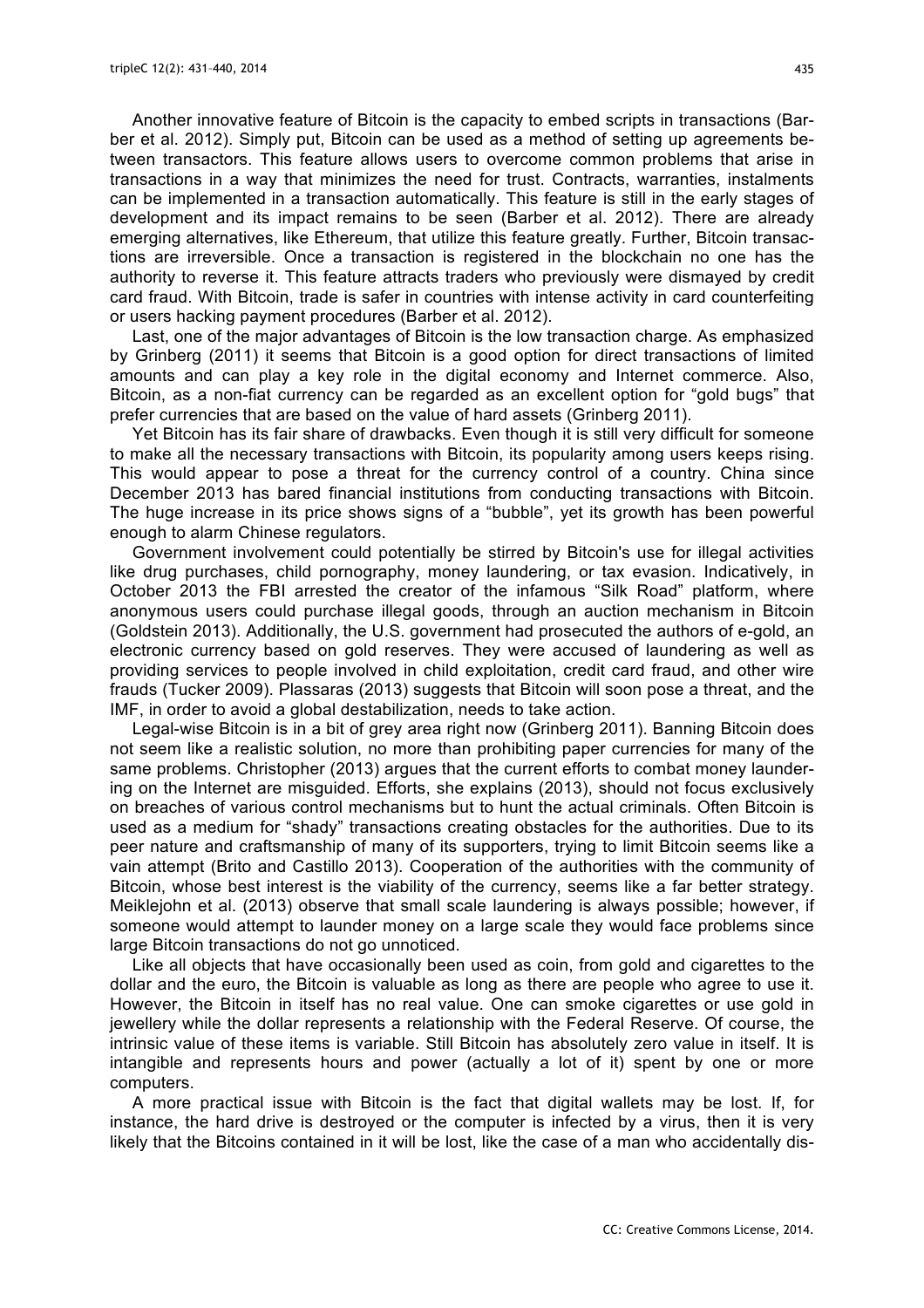posed of a computer containing 9 million dollar's worth of Bitcoins.<sup>2</sup> In this case, since there were no backups these Bitcoins remain without an owner.

The value of Bitcoin fluctuates constantly under the relevant demand. We have seen, however, that these fluctuations are extremely steep at times. This forces businesses that accept the currency to often adjust the prices of products or services in Bitcoin. Also, any product returns produce inevitable confusion about the refund to the customer. For now, there appears to be no consensus towards a particular approach to tackle these problems. If the seller sends the goods to the customer, the latter has no legal protection since the transaction lacked an intermediary party. It is apparent then that the decentralized nature of Bitcoin, beyond its many advantages, holds significant disadvantages. Further, due to the lack of a central authority, there is no guarantee of a minimum price for the currency.

Bitcoin's predetermined number is one of its greatest liabilities. Reaching its limit, the price will be skyrocketing. This will possibly create, as is the case now, steep fluctuations of its price through its irregular spending. Those that first entered the system and those with powerful computers have a significant advantage over the rest of the users. Coin accumulation in the hands of a few enhances the danger of fluctuations through deliberate withholding or trading large sums in order to manipulate its price. Currently, approximately 20% of the total Bitcoins mined are owned by the 100 richest users.<sup>3</sup> For a currency that is supposed to bring change to the credit system this condition seems awfully familiar.

Ron and Shamir (2013), after studying the blockchain and recording patterns, isolated large sum transactions to later discover that almost all were related to one big transaction that took place in November 2010. They note that the users involved with this transaction appear to have attempted to cover their tracks with several methods. Through their research they revealed a scheme by a minority (almost 1%) to cheat the rest of the users endangering the whole system in the process. What is further illustrated is that Bitcoins' anonymity is easily compromised since each coin can be traced back from its miner up to its current holder. A Bitcoin address is just a number, but if enough information is gathered (through websites and fora) the identity of the owner can, possibly, be revealed (Martins and Yang 2011; Möser 2013). There are methods to protect one's privacy, yet this is still experimented upon (Möser 2013).

Being still in development it is yet unknown how many bugs are hidden in the code. As Bitcoin's popularity grows, so does the number of people searching for these bugs in order to take advantage of them. Martins and Yang (2011) have located the features in the Bitcoin code that make it prone to attacks, though up to this point all malicious activity has been dealt with effectively by the community. In addition Eyal and Sirer (2013) claim they located a security hole that allows the irregular creation of Bitcoin through the mining process.

Contrary to the belief that Bitcoin is a completely unrestricted currency, Kroll et al. (2013) claim that the Bitcoin ecology is going to need governance structures to survive. These structures are likely to be similar to those of other open source projects that aim to deal with attacks and design flaws. These modes of governance are based on consensus and if the leadership goes against it, the community is likely to choose another course (Kostakis 2010). Beyond this, recent developments have illustrated that a single mining pool could contribute so greatly to Bitcoin's computational processes that it could effectively control the entire system, thus putting an end to its decentralized structure.

We have discussed several advantages and problems that come with Bitcoin. Being still in early stages its future is yet unclear. It might burst like a bubble or it might be a gamechanger. In the next section we will discuss the true impact of what Bitcoin has brought about as well as the need for further experimentation with alternative currencies, given their capacity to offer viable solutions to current problems.

<sup>&</sup>lt;sup>2</sup> Information from Forbes website, at http://www.forbes.com/sites/kellyphillipserb/2013/11/30/from-treasure-to-<br>trash-man-tosses-out-bitcoin-wallet-on-hard-drive-worth-9-million/, accessed 19 May 2014.

 $3$  Information from the Bitcoinrichlist website, at http://bitcoinrichlist.com/top100, accessed 20 May 2014.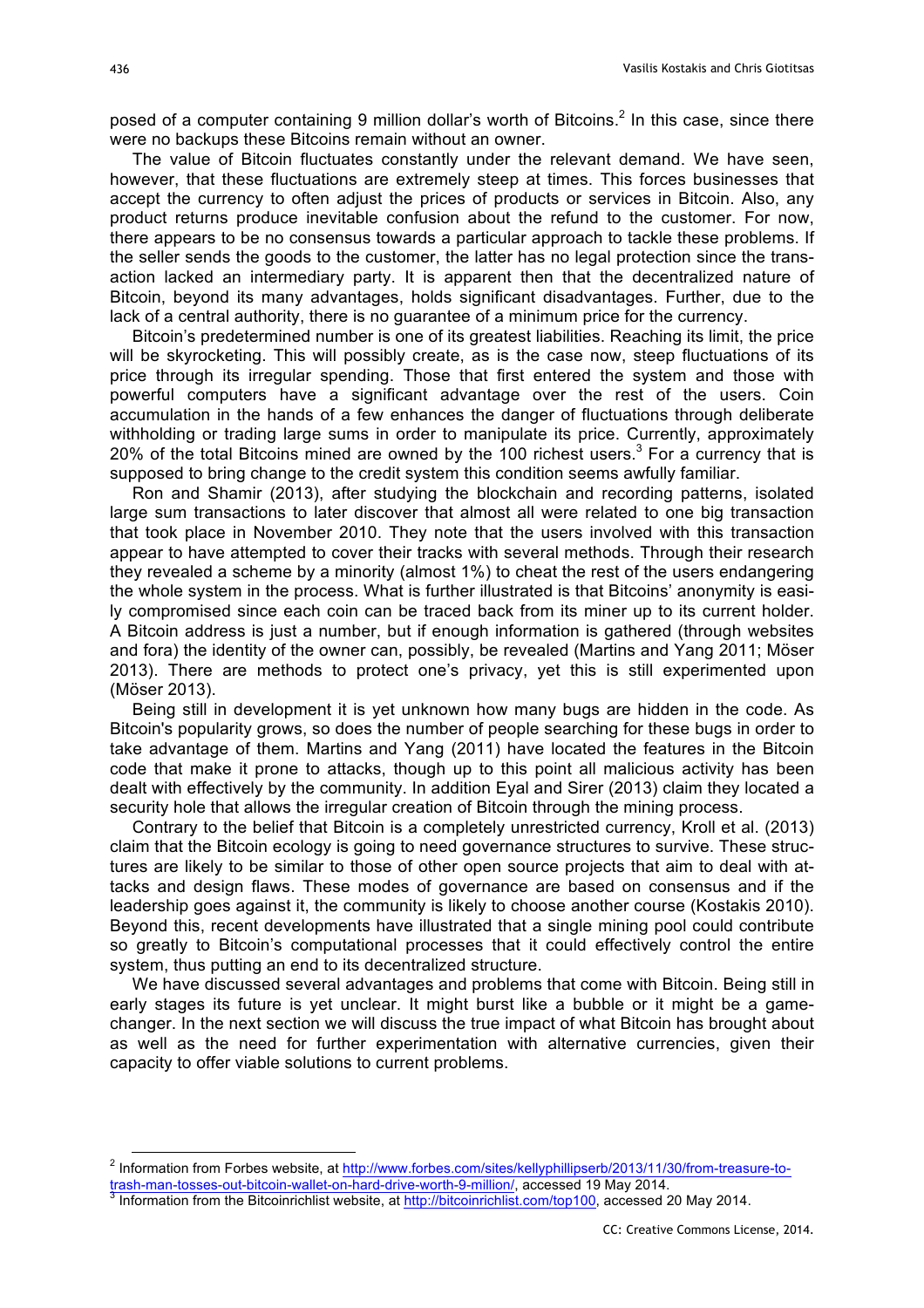## **4. New Horizons?**

Bitcoin is widely viewed as an "apolitical currency", devoid of the troubles that burden other currencies due to it being just code, controlled by no one. Yet this is not the case. Besides the fact that there are signs of emerging governance structures in Bitcoin, we can also see that its entire logic follows the key rules of other currencies. The code is in charge instead of central banks but as Lessig (2006) puts it, on the Internet the "code is law", thus pointing out the politicalness that is imbued in each piece of software. In the real world, the law enables banks to mediate credit transactions between various parties. The law ensures the credibility of contracts, protects property rights, and regulates money circulation (Lessig, 2006). Whereas in the digital world, according to Lessig (2006), code assumes this role and defines what users can and cannot do. Therefore Bitcoin as a piece of software is imbued with ideas drawn from a certain political framework.

We have seen that Bitcoin is deliberately scarce. By limiting it to 21 million units, Nakamoto, or whomever is actually behind this project, has inadvertently created a condition in which the more popular Bitcoin becomes, the higher its price gets, making it more and more difficult to use. The buyer will be motivated to stall any transactions to take advantage of the climbing price, while the seller, for instance an artisan, would buy material now and by the time the final product is ready, the price would be unfavourable. In short, a deflationary currency puts pressure on the producer/seller to sell as fast as possible, while buyers prefer to wait in order to maximize their purchases. This situation clearly leads to crises. Presumably, the creators' intention was to create a currency that is rid of debt in the spirit of various politico-economical critiques of the credit system. As previously mentioned Bitcoins do not come about as credit relations between two parties but as "private" information in a network.

The formulation of a Bitcoin "aristocracy" is the result of the code's architecture. Members of this aristocracy are those that got into the Bitcoin game early on, when it was easy to create new units, and the owners of the so called "monster machines", powerful computers that specialize in Bitcoin mining (Davies 2013). This small percentage of users has accumulated a great amount of Bitcoins, thus exhibiting features of the credit system it is supposed to be trying to overcome but also threatening the viability of the whole project.

Bauwens and Kostakis (2013) claim that Bitcoin is not a Commons-oriented project aiming to satisfy the needs of society, but a currency that reflects a new type of capitalism— "distributed" capitalism. This new iteration of capitalism conforms to the characteristics of the network era and utilizes the peer-to-peer infrastructures to achieve capital accumulation. Bitcoin is designed to allow multiple users, though in a competitive framework. It might appear as though it exists outside the financial system, but by promoting scarcity and competition this project aggravates the over-accumulation of capital and exacerbates the social inequalities that it is supposed to combat. Distributed capitalism is premised on the idea that everybody can trade and exchange; or to put it bluntly, that "everyone can become an independent capitalist" (Kostakis and Bauwens 2014). The libertarian political ideology underlying this view advocates the elimination of the state in favour of individual sovereignty, private property, and free/open markets. In theory you have equipotential individuals (that is, everyone can potentially participate in a project), but in practice what one gets is concentrated capital and centralized governance. One could postulate that the anarcho-capitalist design of Bitcoin, based on the Austrian school of economics, in many ways exacerbates the characteristics of the neoliberal era (Kostakis and Bauwens 2014).

Further, in capitalism, continuous economic growth is a necessity for the viability of the system. Several studies point out the role of the environmental crisis and the inability of sustaining this kind of growth in a planet with limited resources. This situation inevitably creates a tension that leads to crises when the financial economy deviates from the real one. Bitcoin challenges the viability of the credit system and the idea that debt is historically the main characteristic of money and acts as an experimental transitory condition for a new alternative system. Some economists, like Greco (2009), propose the abolishment of state issued currencies in order to decentralize and democratize transactions. This proposition is based on the mutual credit principle instead of interest-burdened debt. As far as Greco (2009) is concerned, interest is synonymous to the obligatory economic growth that whether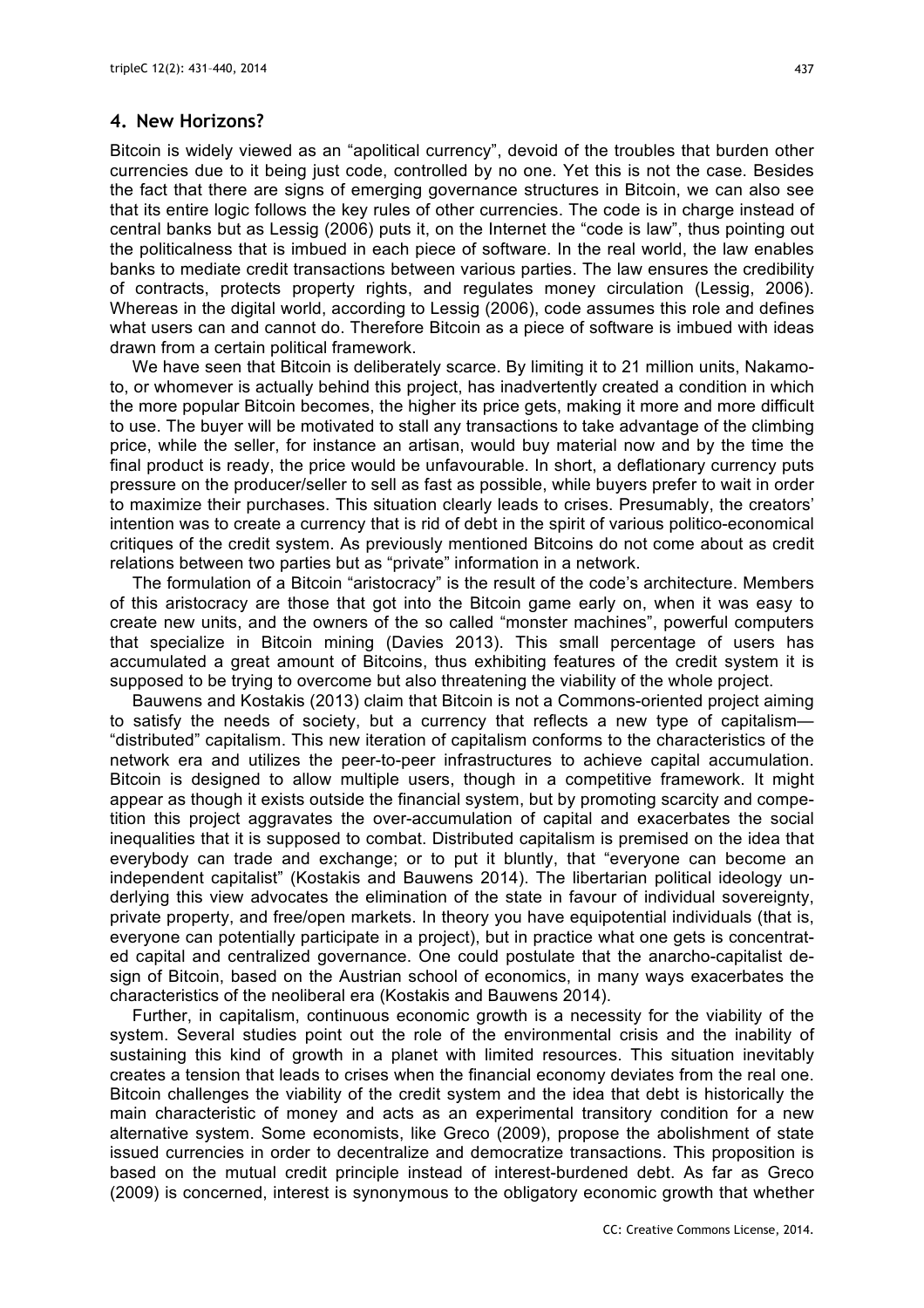is achieved or not, leads the system into crisis. The above can be achieved through the establishment of independent social currencies and mutual credit clearing circles among traders/sellers/producers. We can do better than existing digital currencies, argues Greco (2009) considering the Internet a proper experimentation ground.

Bitcoin should be viewed like a new technology, not just a currency. It has paved the way for new types of currencies that utilize new technological infrastructures and whose dynamics should not be ignored. Bitcoin as a protocol enables a decentralized network to achieve consensus without requiring any trust between parties. The potential of its innovations (for instance the blockchain) is so big that it has caught the attention of major banking institutions. The ability to embed scripts is also revolutionary and can set up terms and obligations within the blockchains, since it provides the possibility to enforce certain behaviours and limit corporate greed. However, we would say that the most important achievement is that it envisions an alternative approach to tackle the major problems of the current credit system. As an open source software programme, Bitcoin can get upgraded and it can get forked. The forking feature means that when an already set up economy becomes problematic it can be cloned by its users and given a new path. We are witnessing a plethora of new digital currencies and economies based on Bitcoin that aim to surpass the issues that were discussed in the previous chapter. Their efforts revolve around the belief that the current financial system is based on an unsustainable principle of continuous growth and attempt to implement social values into their structure.

Indicative of such efforts are Openmoney and Open UDC. Both projects provide the opportunity for communities to create their own alternative currencies. Ethereum utilizes the Bitcoin code to provide not just new currencies, but a whole new decentralized application. Peercoin on the other hand functions similarly to Bitcoin, but attempts to overcome its problems. Some of these currencies are based on trust between members of a community of producers and consumers; others allow mathematics to eliminate the concept of interest from the core of the financial system. Solarcoin uses solar energy production to back the currency, yet much like Bitcoin it does not tackle inequality since it favours the owners of solar energy technology. Moreover, the open payment system of Ripple is another promising initiative which not only lets you send credits (XRP, the native currency of the Ripple network) directly to others, but also it is possible "to hold IOUs in any currency, and easily send this money to anyone you're connected to by a ripple path<sup>"4</sup>. Further, time could possibly be used to back a more egalitarian digital currency, meaning that this technology can be used as a tool for other practices, such as timebanks, in order to assist and expand their activities. Each currency, however, creates its own system causing great complexity, precisely because the economy of each community will deal with others that use different currencies, which ultimately creates problems with exchange rates and trade balance. We feel that a great experimentation field for digital currencies would be online video games, like Second Life or World of Warcraft, since they possess massive groups of people with genuine motives but with no real dangers for the economy.

# **5. Conclusion**

We have reviewed Bitcoin as the most prominent complementary currency. We attempted to make an account of its most important advantages and disadvantages, and then offered a broader view on the impact it can have on the world as an innovation. The press tends to view Bitcoin as either a doomsday device or a saviour. We think of it as a truly interesting experiment with a flawed, from a Commons-oriented perspective, political economy. One might say that rather than providing answers and solutions to the current views of the financial crisis, perhaps Bitcoin provides some useful and timely questions about the principles and bases of the dominant political economy. Therefore, we, as commoners, conclude that what we need are complementary currencies premised on a different political economy, one breaking the shackles of capitalist opportunism and ushering in a new era of economical transactions based on the finer aspects of the human spirit.

 <sup>4</sup> Information from the Ripple website, at https://ripple.com/wiki/Ripple\_Introduction, accessed 15 June 2014.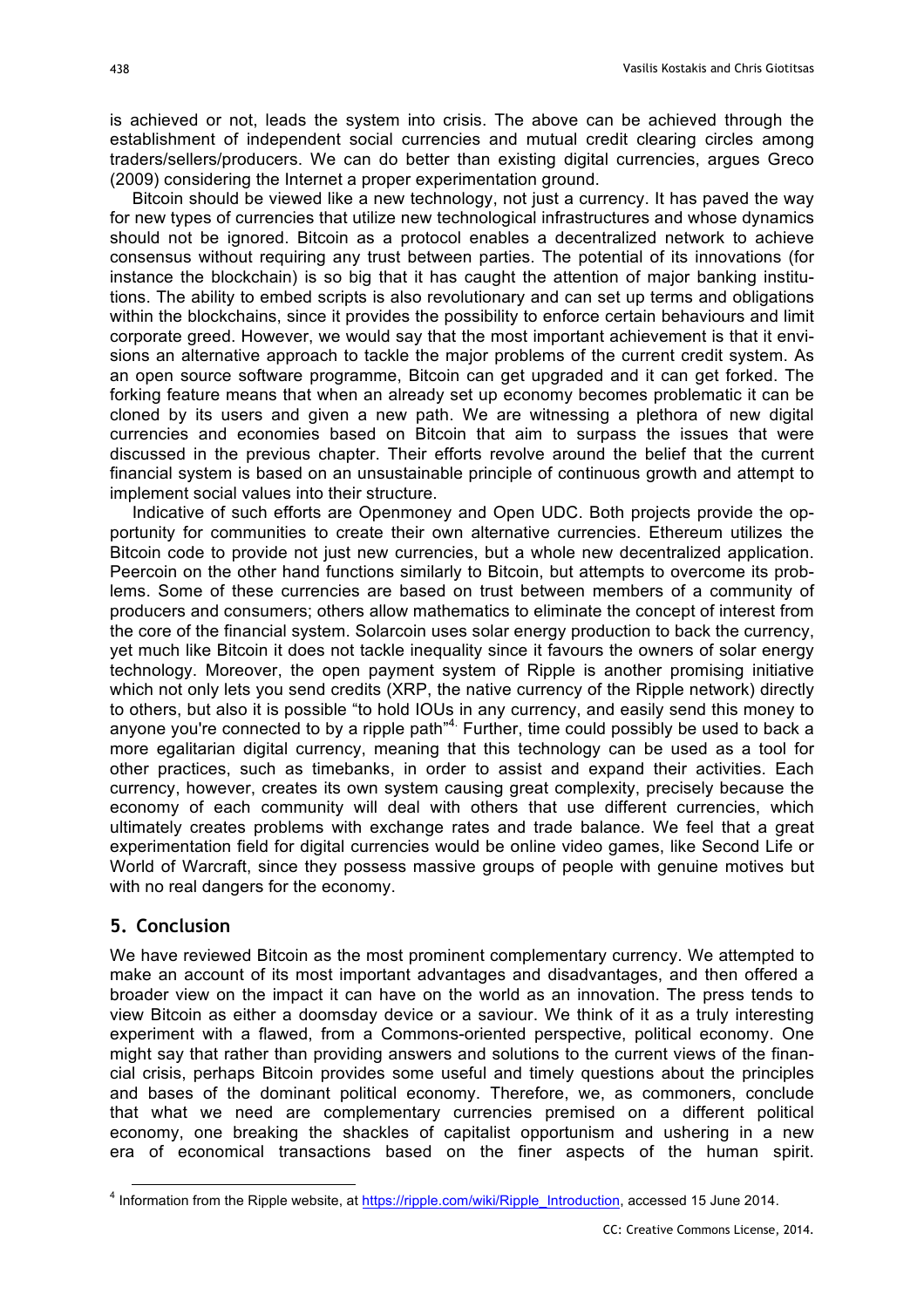#### **References**

- Babaioff, Moshe, Shahar Dobzinski, Sigal Oren and Aviv Zohar. 2012. On Bitcoin and Red Balloons. *Proceedings of the 13th ACM Conference on Electronic Commerce* (EC'12), Valencia, Spain, 56– 73.
- Barber, Simon, Xavier Boyen, Elaine Shi and Ersin Uzun. 2012. Bitter to Better—How to Make Bitcoin a Better Currency. In *Proceedings of Financial Cryptography. Lecture Notes in Computer Science, e*dited by Angelos D. Keromytis*,* 399–414. Berlin: Springer. Accessed 10 June, 2014. http://link.springer.com/chapter/10.1007%2F978-3-642-32946-3\_29
- Bauwens, Michel and Vasilis Kostakis. 2013. The Reconfiguration of Time and Place After the Emergence of Peer-to-Peer Infrastructures. In *Hybrid City: Subtle rEvolutions Proceedings*, 295–298. Athens: National Kapodistrian University of Athens.
- Benkler, Yochai. 2006. *The Wealth of Networks: How Social Production Transforms Markets and Freedom*. London: Yale University Press.
- Brito, Jerry and Andrea Castillo. 2013. *Bitcoin: A Primer for Policymakers*. Mercatus Center. George Mason University. Accessed 10 June, 2014.

http://mercatus.org/sites/default/files/Brito\_BitcoinPrimer\_embargoed.pdf

- Cahn, Edgar. 2000. *No More Throwaway People: The Co-production Imperative*. Washington: Essential Books.
- Chaum, David. 1983. Blind Signatures for Untraceable Payments. In *Advances in Cryptology Proceedings of Crypto 82,* edited by David Chaum, Ronald L. Rivest and Alan T. Sherman, 199–203. New York: Springer.
- Christopher, Catherine Martin. 2013. Whack-a-Mole: Why Prosecuting Digital Currency Exchanges Won't Stop Online Laundering. *Lewis & Clark Law Review*, Forthcoming. Accessed 10 June, 2014. http://ssrn.com/abstract=2312787
- Cohn, Cindy. 2011. EFF and Bitcoin. Αccessed 10 June, 2014. https://www.eff.org/deeplinks/2011/06/eff-and-bitcoin
- Davies, Katie. 2013. The Monster Machines Mining Bitcoins in Cyberspace that Could Make Techies a Small Fortune (But Cost \$160,000 a Day to Power). Accessed 10 June, 2014. http://www.dailymail.co.uk/news/article-2309673/Techies-building-powerful-computers-Bitcoinsnew-digital-currency-make-millions.html
- Eyal, Ittay and Emin Gun Sirer. 2013. Majority is not Enough: Bitcoin Mining is Vulnerable. Accessed 10 June, 2014. http://arxiv.org/abs/1311.0243
- Galbraith, James K. 2012. *Inequality and Instability: A Study of the World Economy Just Before the Great Crisis*. New York: Oxford University Press.
- Goldstein, Joseph. 2013. Arrest in U.S. Shuts Down a Black Market for Narcotics. Accessed 10 June, 2014. http://www.nytimes.com/2013/10/03/nyregion/operator-of-online-market-for-illegal-drugs-ischarged-fbi-says.html?\_r=1&
- Graeber, David. 2011. *Debt: The First 5,000 Years*. New York: Melville House.
- Graeber, David. 2001. *Toward An Anthropological Theory of Value: The False Coin of Our Own Dreams*. New York: Palgrave.
- Greco, Thomas H. 2009. *The End of Money and the Future of Civilization*. Vermont: Chelsea Green.
- Grinberg, Reuben. 2011. Bitcoin: An Innovative Alternative Digital Currency. *Hastings Science & Technology Law Journal* 4(1): 159–208.
- Hudson, Michael. 2012a. *Finance Capitalism and its Discontents*. Dresden: Islet
- Hudson, Michael. 2012b. *The Bubble and Beyond: Fictitious Capital, Debt Deflation and the Global Crisis*. Dresden: Islet.
- Humphrey, Caroline. 1985. Barter and Economic Disintegration. *Man* 20 (1): 48–72.
- Lietaer, Bernard. 2001. *The Future of Money: Creating New Wealth, Work and a Wiser World*. London: Random House.
- Lietaer, Bernard and Jacqui Dunne. 2013. R*ethinking Money: How New Currencies Turn Scarcity into Prosperity*. San Francisco: Berrett-Koehler.
- Keen, Steve. 2011. *Debunking Economics—Revised and Expanded Edition: The Naked Emperor Dethroned?*. London: Zed Books.
- Kinley, David. 2003. Money: A Study of the Theory of the Medium of Exchange. San Diego: Simon Publications.
- Kostakis, Vasilis and Michel Bauwens. 2014 (in press). Network Society and Future Scenarios for a Collaborative Economy. Basingstoke, UK: Palgrave Macmillan.